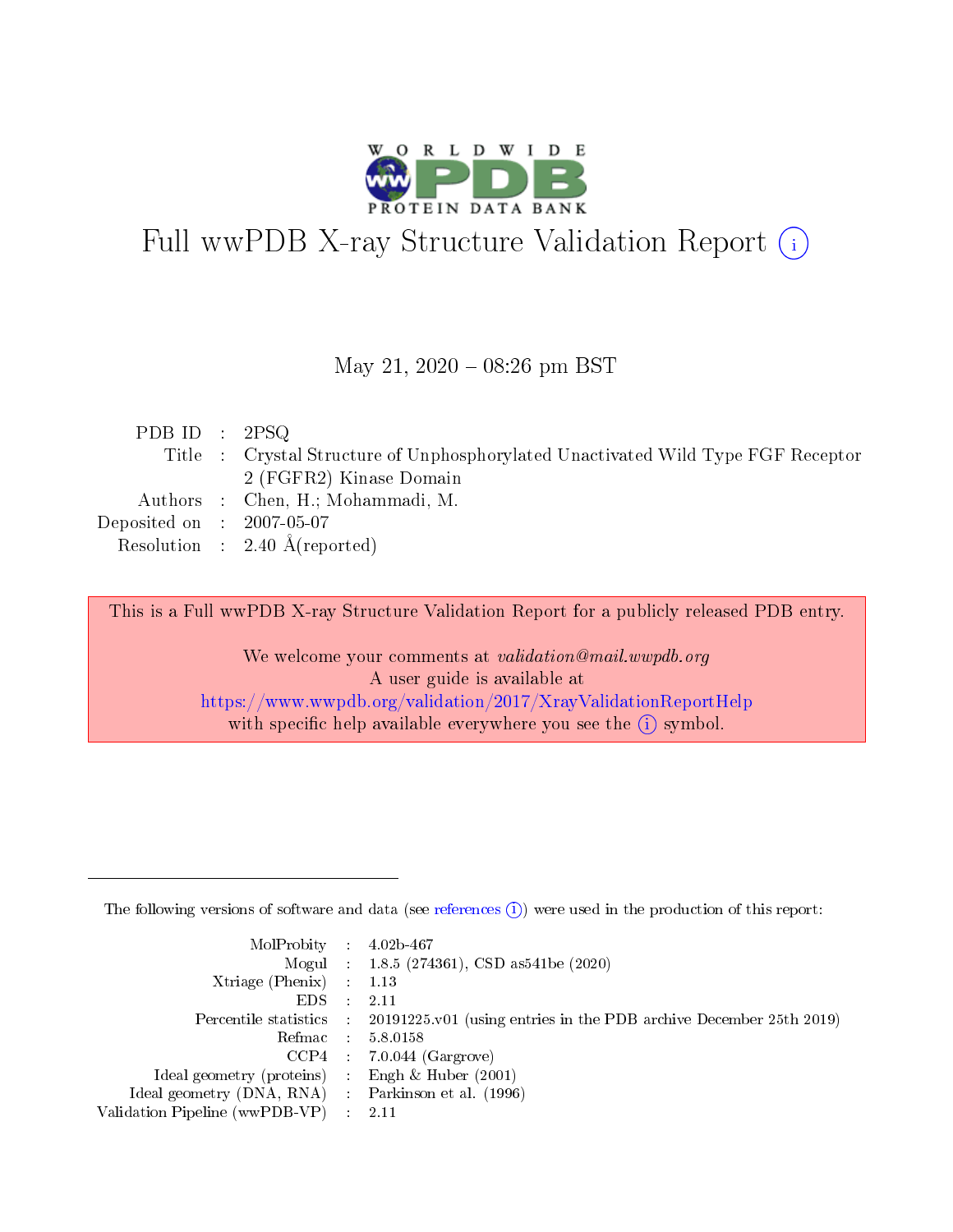# 1 [O](https://www.wwpdb.org/validation/2017/XrayValidationReportHelp#overall_quality)verall quality at a glance  $(i)$

The following experimental techniques were used to determine the structure: X-RAY DIFFRACTION

The reported resolution of this entry is 2.40 Å.

Percentile scores (ranging between 0-100) for global validation metrics of the entry are shown in the following graphic. The table shows the number of entries on which the scores are based.



| Metric                | Whole archive<br>$(\#\text{Entries})$ | <b>Similar resolution</b><br>$(\#\text{Entries}, \, \text{resolution range}(\textup{\AA}))$ |
|-----------------------|---------------------------------------|---------------------------------------------------------------------------------------------|
| $R_{free}$            | 130704                                | $3907(2.40-2.40)$                                                                           |
| Clashscore            | 141614                                | $4398(2.40-2.40)$                                                                           |
| Ramachandran outliers | 138981                                | $4318 (2.40 - 2.40)$                                                                        |
| Sidechain outliers    | 138945                                | $4319(2.40-2.40)$                                                                           |
| RSRZ outliers         | 127900                                | $3811(2.40-2.40)$                                                                           |

The table below summarises the geometric issues observed across the polymeric chains and their fit to the electron density. The red, orange, yellow and green segments on the lower bar indicate the fraction of residues that contain outliers for  $>=3, 2, 1$  and 0 types of geometric quality criteria respectively. A grey segment represents the fraction of residues that are not modelled. The numeric value for each fraction is indicated below the corresponding segment, with a dot representing fractions <=5% The upper red bar (where present) indicates the fraction of residues that have poor fit to the electron density. The numeric value is given above the bar.

| Mol | $Chain \  Length$ | Quality of chain |     |  |     |
|-----|-------------------|------------------|-----|--|-----|
|     | $370\,$           | 2%<br>61%        | 16% |  | 22% |
|     | 370               | $\%$<br>64%      | 13% |  | 23% |

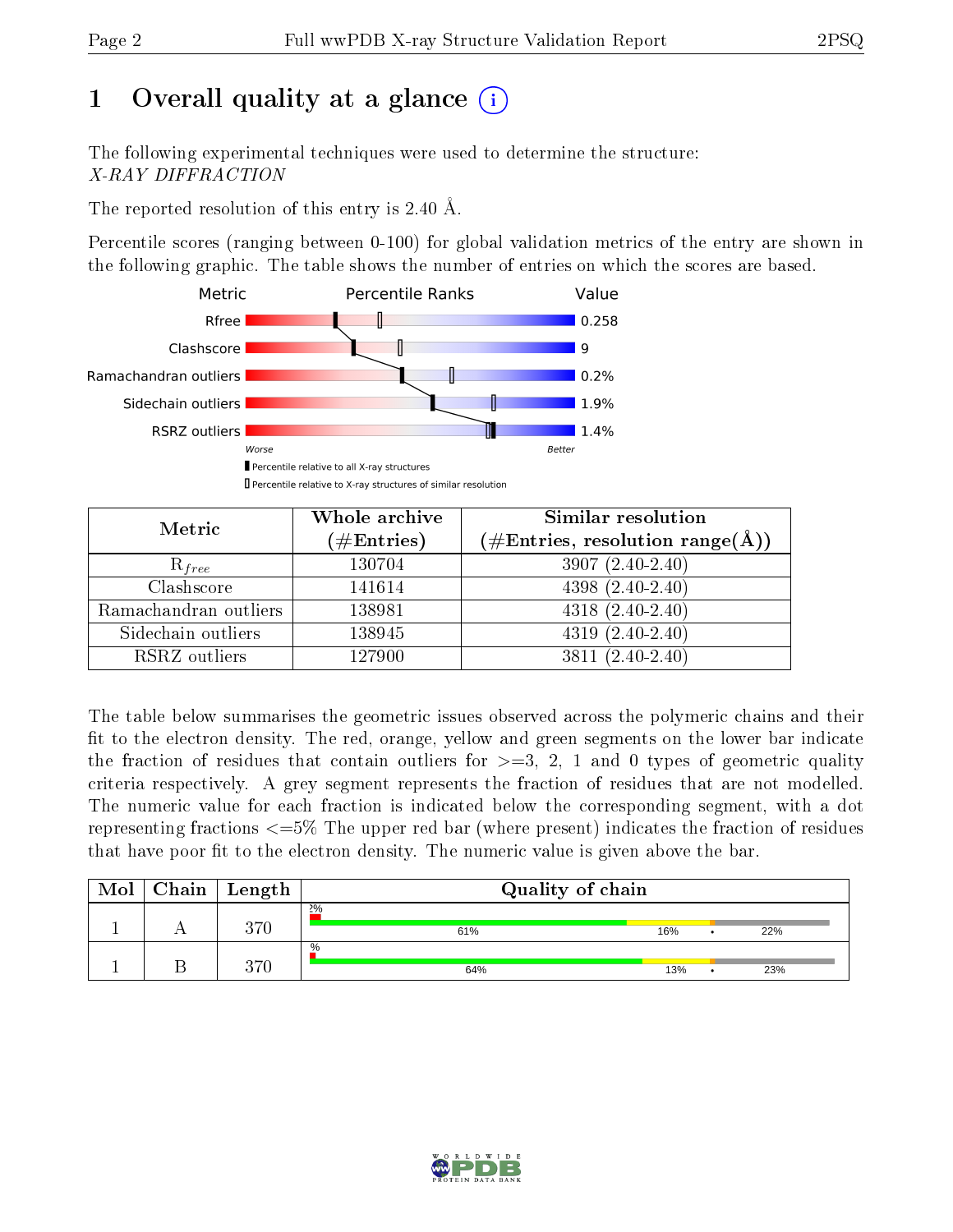# 2 Entry composition (i)

There are 3 unique types of molecules in this entry. The entry contains 4725 atoms, of which 0 are hydrogens and 0 are deuteriums.

In the tables below, the ZeroOcc column contains the number of atoms modelled with zero occupancy, the AltConf column contains the number of residues with at least one atom in alternate conformation and the Trace column contains the number of residues modelled with at most 2 atoms.

|  | $Mol$   Chain   Residues | Atoms            |                                     |      |        | $\text{ZeroOcc} \mid \text{AltConf} \mid \text{Trace}$ |  |  |
|--|--------------------------|------------------|-------------------------------------|------|--------|--------------------------------------------------------|--|--|
|  | 287                      | $\mathrm{Total}$ | $\rm C ~ ~ ~ ~ ~ ~ ~ ~ ~ ~ ~ \rm N$ |      |        |                                                        |  |  |
|  |                          | 2269             | 1445 385 418 21                     |      |        |                                                        |  |  |
|  | 286                      | Total            | $\rm C$ and $\rm C$                 | N    |        |                                                        |  |  |
|  |                          | 2248             | 1430                                | -382 | 415 21 |                                                        |  |  |

Molecule 1 is a protein called Fibroblast growth factor receptor 2.

| Chain            | Residue | Modelled         | Actual         | Comment               | Reference         |
|------------------|---------|------------------|----------------|-----------------------|-------------------|
| А                | 399     | MET              | $\equiv$       | <b>EXPRESSION TAG</b> | <b>UNP P21802</b> |
| A                | 400     | <b>GLY</b>       |                | <b>EXPRESSION TAG</b> | <b>UNP P21802</b> |
| A                | 401     | <b>SER</b>       |                | <b>EXPRESSION TAG</b> | <b>UNP P21802</b> |
| А                | 402     | SER              |                | <b>EXPRESSION TAG</b> | <b>UNP P21802</b> |
| А                | 403     | <b>HIS</b>       | ÷.             | <b>EXPRESSION TAG</b> | <b>UNP P21802</b> |
| А                | 404     | HIS              | ÷,             | <b>EXPRESSION TAG</b> | <b>UNP P21802</b> |
| $\boldsymbol{A}$ | 405     | <b>HIS</b>       |                | <b>EXPRESSION TAG</b> | <b>UNP P21802</b> |
| А                | 406     | HIS              | ÷.             | <b>EXPRESSION TAG</b> | <b>UNP P21802</b> |
| $\boldsymbol{A}$ | 407     | <b>HIS</b>       | -              | <b>EXPRESSION TAG</b> | <b>UNP P21802</b> |
| $\boldsymbol{A}$ | 408     | $\overline{HIS}$ | ÷.             | <b>EXPRESSION TAG</b> | <b>UNP P21802</b> |
| А                | 409     | SER              |                | <b>EXPRESSION TAG</b> | <b>UNP P21802</b> |
| $\boldsymbol{A}$ | 410     | <b>GLN</b>       |                | <b>EXPRESSION TAG</b> | <b>UNP P21802</b> |
| А                | 411     | ASP              |                | <b>EXPRESSION TAG</b> | <b>UNP P21802</b> |
| A                | 412     | <b>PRO</b>       | $\overline{a}$ | <b>EXPRESSION TAG</b> | <b>UNP P21802</b> |
| B                | 399     | MET              | ÷,             | <b>EXPRESSION TAG</b> | <b>UNP P21802</b> |
| $\, {\bf B}$     | 400     | <b>GLY</b>       | ÷,             | <b>EXPRESSION TAG</b> | <b>UNP P21802</b> |
| $\, {\bf B}$     | 401     | SER              |                | <b>EXPRESSION TAG</b> | <b>UNP P21802</b> |
| $\, {\bf B}$     | 402     | SER              |                | <b>EXPRESSION TAG</b> | <b>UNP P21802</b> |
| B                | 403     | <b>HIS</b>       |                | <b>EXPRESSION TAG</b> | <b>UNP P21802</b> |
| B                | 404     | HIS              |                | <b>EXPRESSION TAG</b> | <b>UNP P21802</b> |
| B                | 405     | HIS              |                | <b>EXPRESSION TAG</b> | <b>UNP P21802</b> |
| B                | 406     | <b>HIS</b>       |                | <b>EXPRESSION TAG</b> | <b>UNP P21802</b> |
| B                | 407     | <b>HIS</b>       |                | <b>EXPRESSION TAG</b> | <b>UNP P21802</b> |
| B                | 408     | HIS              | ÷,             | <b>EXPRESSION TAG</b> | <b>UNP P21802</b> |
| $\, {\bf B}$     | 409     | SER              | ÷,             | <b>EXPRESSION TAG</b> | <b>UNP P21802</b> |

There are 28 discrepancies between the modelled and reference sequences:

Continued on next page...

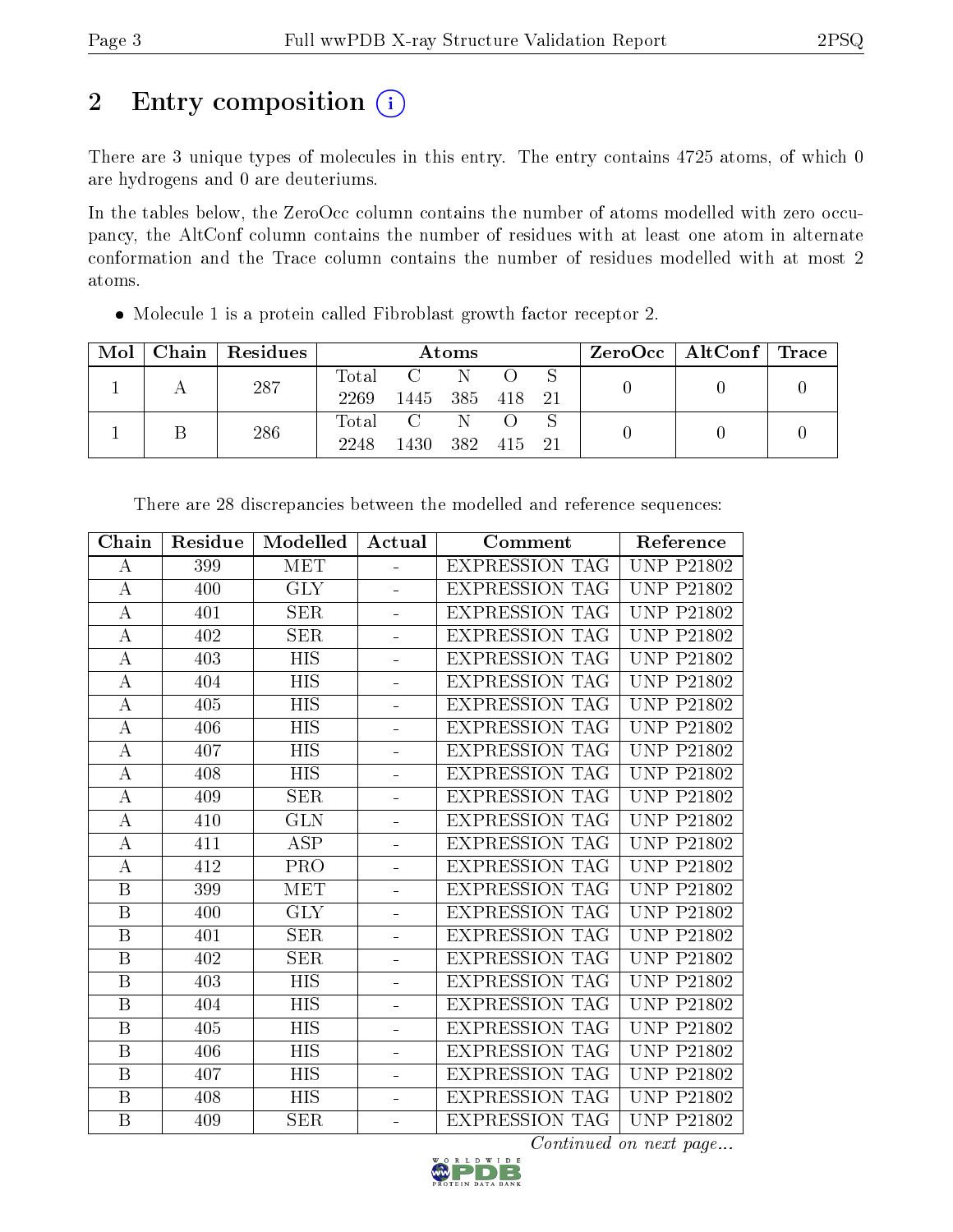| Continued from previous page |  |  |  |
|------------------------------|--|--|--|
|------------------------------|--|--|--|

| Chain |       | Residue   Modelled   Actual | Comment                     | Reference         |
|-------|-------|-----------------------------|-----------------------------|-------------------|
|       | 410   | GLN                         | EXPRESSION TAG              | $+$ UNP P21802    |
|       | 4 L L | ΔSΡ                         | EXPRESSION TAG   UNP P21802 |                   |
|       | 419   | PRO                         | EXPRESSION TAG              | <b>INP P21802</b> |

 $\bullet$  Molecule 2 is SULFATE ION (three-letter code: SO4) (formula:  $\mathrm{O}_4\mathrm{S}) .$ 



| Mol            |   | Chain   Residues | Atoms                                   | ZeroOcc   AltConf |
|----------------|---|------------------|-----------------------------------------|-------------------|
| $\overline{2}$ |   |                  | Total O S<br>5<br>$4 \quad 1$           |                   |
| 2              | A |                  | Total<br>$\overline{O}$ S<br>5<br>$4 -$ |                   |
| 2              | В |                  | Total<br>O S<br>5<br>$\overline{4}$     |                   |
| റ              |   |                  | Total<br>- S<br>$\circ$<br>5            |                   |

• Molecule 3 is water.

|  | Mol   Chain   Residues | Atoms               | ZeroOcc   AltConf |
|--|------------------------|---------------------|-------------------|
|  |                        | Total O<br>90<br>90 |                   |
|  |                        | Total<br>98<br>98   |                   |

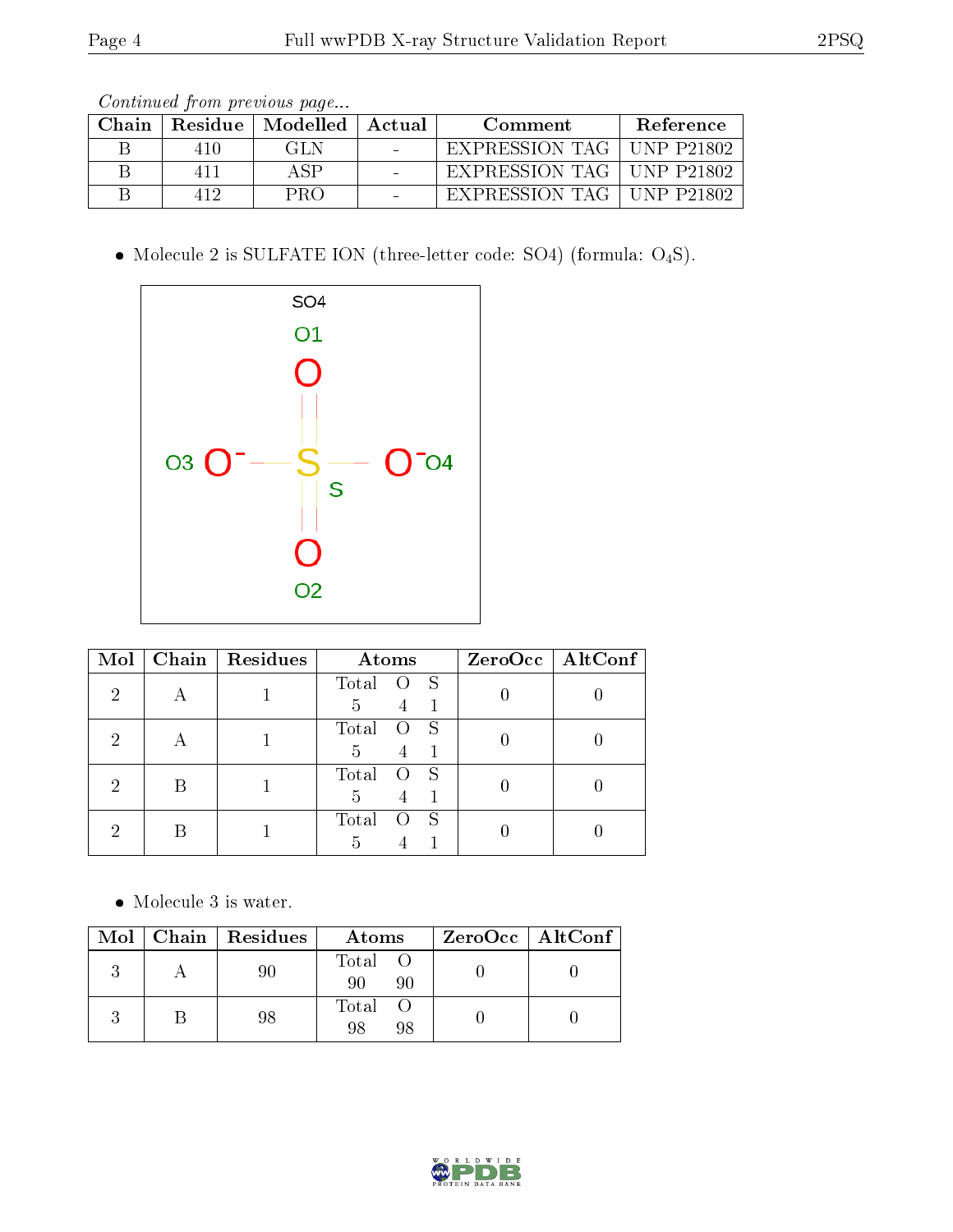# 3 Residue-property plots  $(i)$

These plots are drawn for all protein, RNA and DNA chains in the entry. The first graphic for a chain summarises the proportions of the various outlier classes displayed in the second graphic. The second graphic shows the sequence view annotated by issues in geometry and electron density. Residues are color-coded according to the number of geometric quality criteria for which they contain at least one outlier: green  $= 0$ , yellow  $= 1$ , orange  $= 2$  and red  $= 3$  or more. A red dot above a residue indicates a poor fit to the electron density (RSRZ  $> 2$ ). Stretches of 2 or more consecutive residues without any outlier are shown as a green connector. Residues present in the sample, but not in the model, are shown in grey.



• Molecule 1: Fibroblast growth factor receptor 2

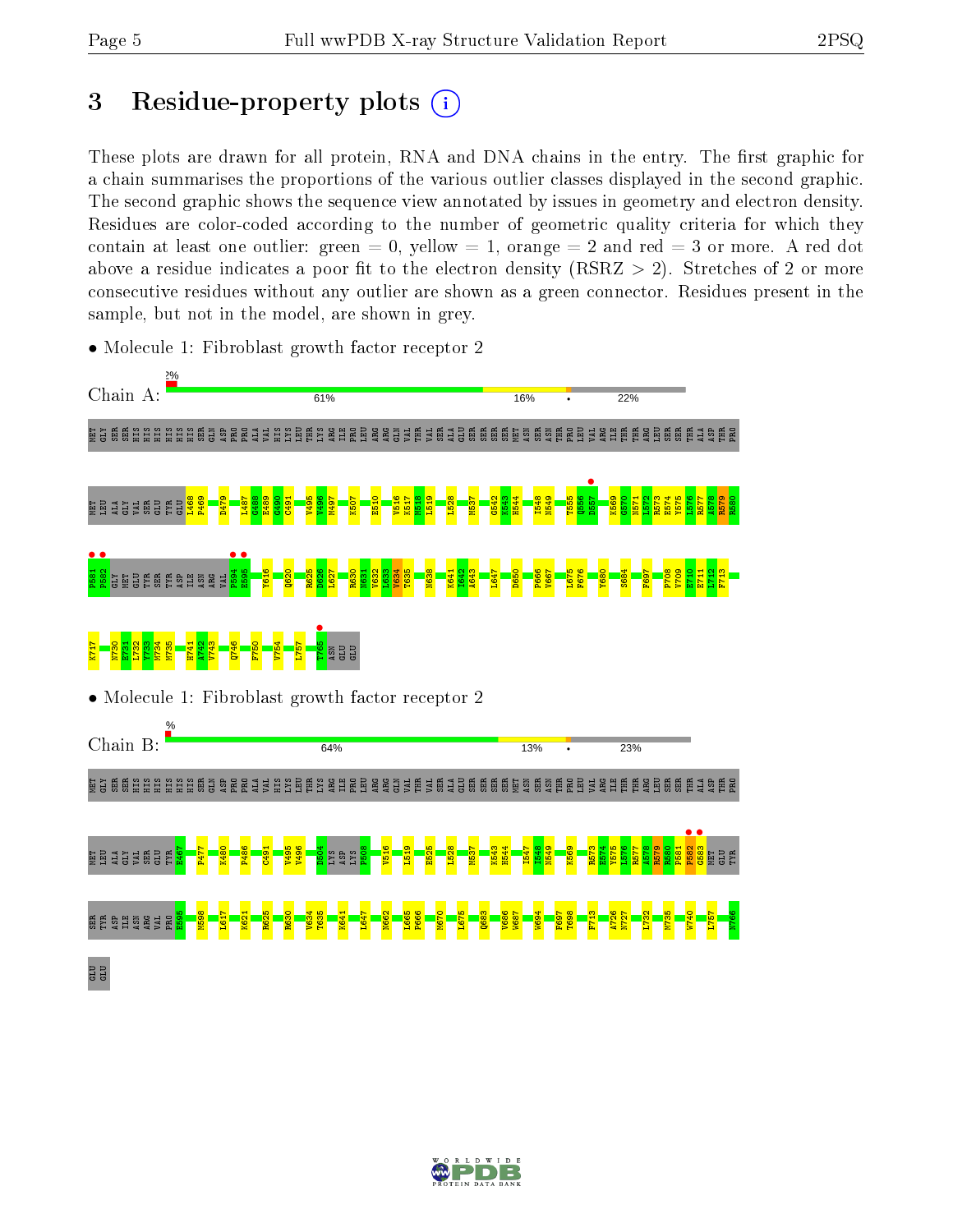# 4 Data and refinement statistics  $(i)$

| Property                                                         | Value                                             | Source     |
|------------------------------------------------------------------|---------------------------------------------------|------------|
| Space group                                                      | P 21 21 2                                         | Depositor  |
| Cell constants                                                   | $106.61\rm\AA$<br>$118.61\text{\AA}$<br>63.12Å    | Depositor  |
| a, b, c, $\alpha$ , $\beta$ , $\gamma$                           | $90.00^{\circ}$<br>$90.00^\circ$<br>$90.00^\circ$ |            |
| Resolution $(A)$                                                 | $25.00 - 2.40$                                    | Depositor  |
|                                                                  | $48.62 - 2.40$                                    | <b>EDS</b> |
| % Data completeness                                              | $100.0 (25.00 - 2.40)$                            | Depositor  |
| (in resolution range)                                            | $96.5(48.62 - 2.40)$                              | <b>EDS</b> |
| $R_{merge}$                                                      | (Not available)                                   | Depositor  |
| $\mathrm{R}_{sym}$                                               | 0.10                                              | Depositor  |
| $\langle I/\sigma(I) \rangle^{-1}$                               | 6.44 (at $2.39\text{\AA}$ )                       | Xtriage    |
| Refinement program                                               | <b>CNS 1.1</b>                                    | Depositor  |
| $R, R_{free}$                                                    | 0.211, 0.258                                      | Depositor  |
|                                                                  | $0.211$ ,<br>0.258                                | DCC        |
| $R_{free}$ test set                                              | 3199 reflections $(10.02\%)$                      | wwPDB-VP   |
| Wilson B-factor $(A^2)$                                          | $26.6\,$                                          | Xtriage    |
| Anisotropy                                                       | 0.357                                             | Xtriage    |
| Bulk solvent $k_{sol}(\text{e}/\text{A}^3), B_{sol}(\text{A}^2)$ | $0.32$ , $34.8$                                   | <b>EDS</b> |
| L-test for twinning <sup>2</sup>                                 | $< L >$ = 0.49, $< L^2 >$ = 0.33                  | Xtriage    |
| Estimated twinning fraction                                      | No twinning to report.                            | Xtriage    |
| $\overline{F_o}, \overline{F_c}$ correlation                     | 0.92                                              | <b>EDS</b> |
| Total number of atoms                                            | 4725                                              | wwPDB-VP   |
| Average B, all atoms $(A^2)$                                     | 29.0                                              | wwPDB-VP   |

Xtriage's analysis on translational NCS is as follows: The largest off-origin peak in the Patterson function is  $3.50\%$  of the height of the origin peak. No significant pseudotranslation is detected.

<sup>&</sup>lt;sup>2</sup>Theoretical values of  $\langle |L| \rangle$ ,  $\langle L^2 \rangle$  for acentric reflections are 0.5, 0.333 respectively for untwinned datasets, and 0.375, 0.2 for perfectly twinned datasets.



<span id="page-5-1"></span><span id="page-5-0"></span><sup>1</sup> Intensities estimated from amplitudes.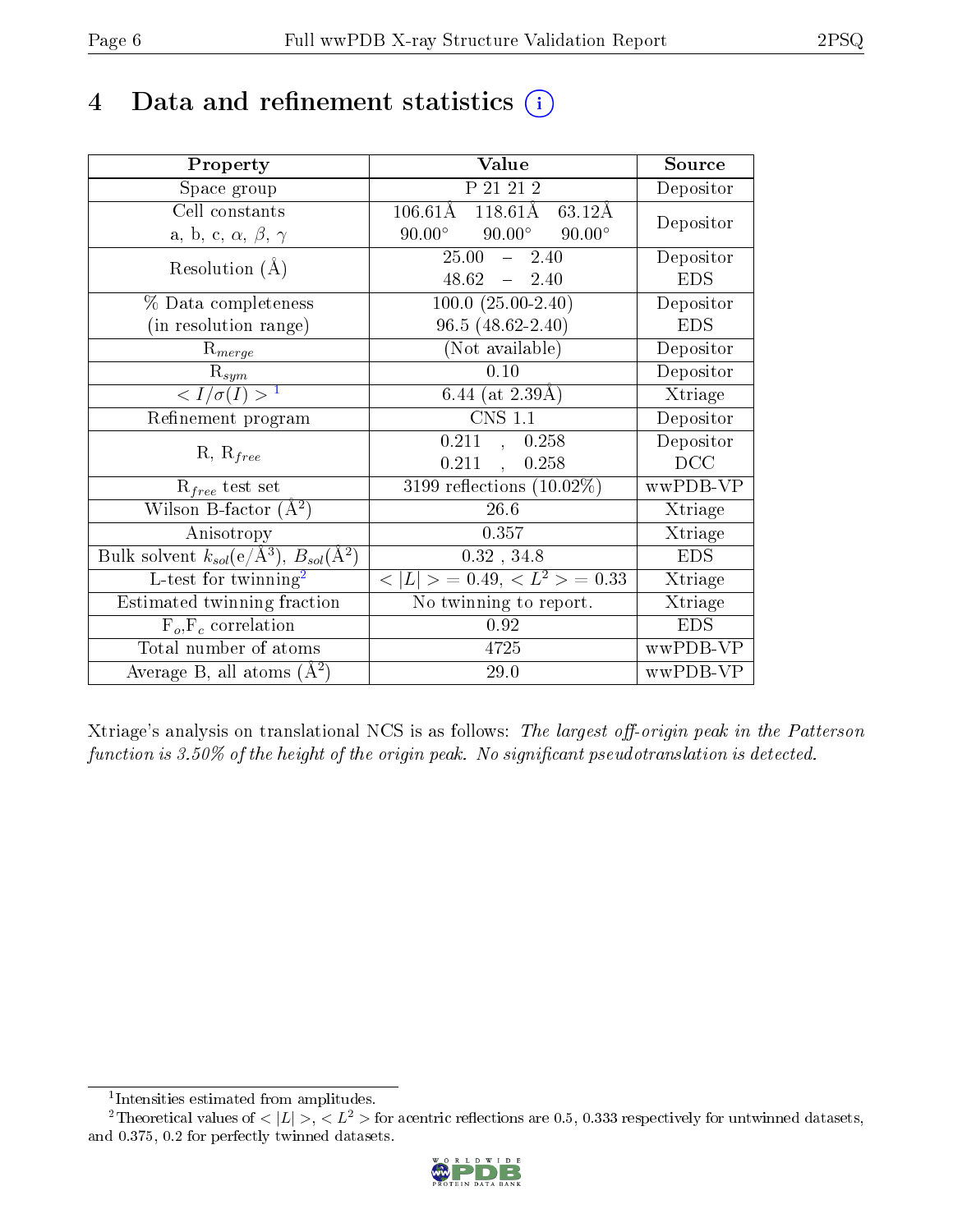# 5 Model quality  $(i)$

# 5.1 Standard geometry (i)

Bond lengths and bond angles in the following residue types are not validated in this section: SO4

The Z score for a bond length (or angle) is the number of standard deviations the observed value is removed from the expected value. A bond length (or angle) with  $|Z| > 5$  is considered an outlier worth inspection. RMSZ is the root-mean-square of all Z scores of the bond lengths (or angles).

| Mol | Chain |      | Bond lengths | Bond angles |             |  |
|-----|-------|------|--------------|-------------|-------------|--|
|     |       | RMSZ | $\# Z  > 5$  | RMSZ        | $\# Z  > 5$ |  |
|     |       | 0.34 | 0/2317       | 0.58        | 0/3135      |  |
|     | R     | 0.34 | 0/2295       | 0.59        | 0/3107      |  |
| ΑĦ  | A 11  | 0.34 | 4612         | 0.59        | 6242        |  |

There are no bond length outliers.

There are no bond angle outliers.

There are no chirality outliers.

There are no planarity outliers.

### $5.2$  Too-close contacts  $(i)$

In the following table, the Non-H and H(model) columns list the number of non-hydrogen atoms and hydrogen atoms in the chain respectively. The H(added) column lists the number of hydrogen atoms added and optimized by MolProbity. The Clashes column lists the number of clashes within the asymmetric unit, whereas Symm-Clashes lists symmetry related clashes.

|   |   |      | Mol   Chain   Non-H   H(model)   H(added) |      |    | $\textbf{Class} \mid \textbf{Symm-Class}$ |
|---|---|------|-------------------------------------------|------|----|-------------------------------------------|
|   |   | 2269 |                                           | 2256 | 40 |                                           |
|   | В | 2248 |                                           | 2217 | 40 |                                           |
|   |   | 10   |                                           |      |    |                                           |
|   |   | 10   |                                           |      |    |                                           |
| ച |   | 90   |                                           |      |    |                                           |
| ച | В | 98   |                                           |      |    |                                           |
|   |   | 4725 |                                           | 4473 | 78 |                                           |

The all-atom clashscore is defined as the number of clashes found per 1000 atoms (including hydrogen atoms). The all-atom clashscore for this structure is 9.

All (78) close contacts within the same asymmetric unit are listed below, sorted by their clash

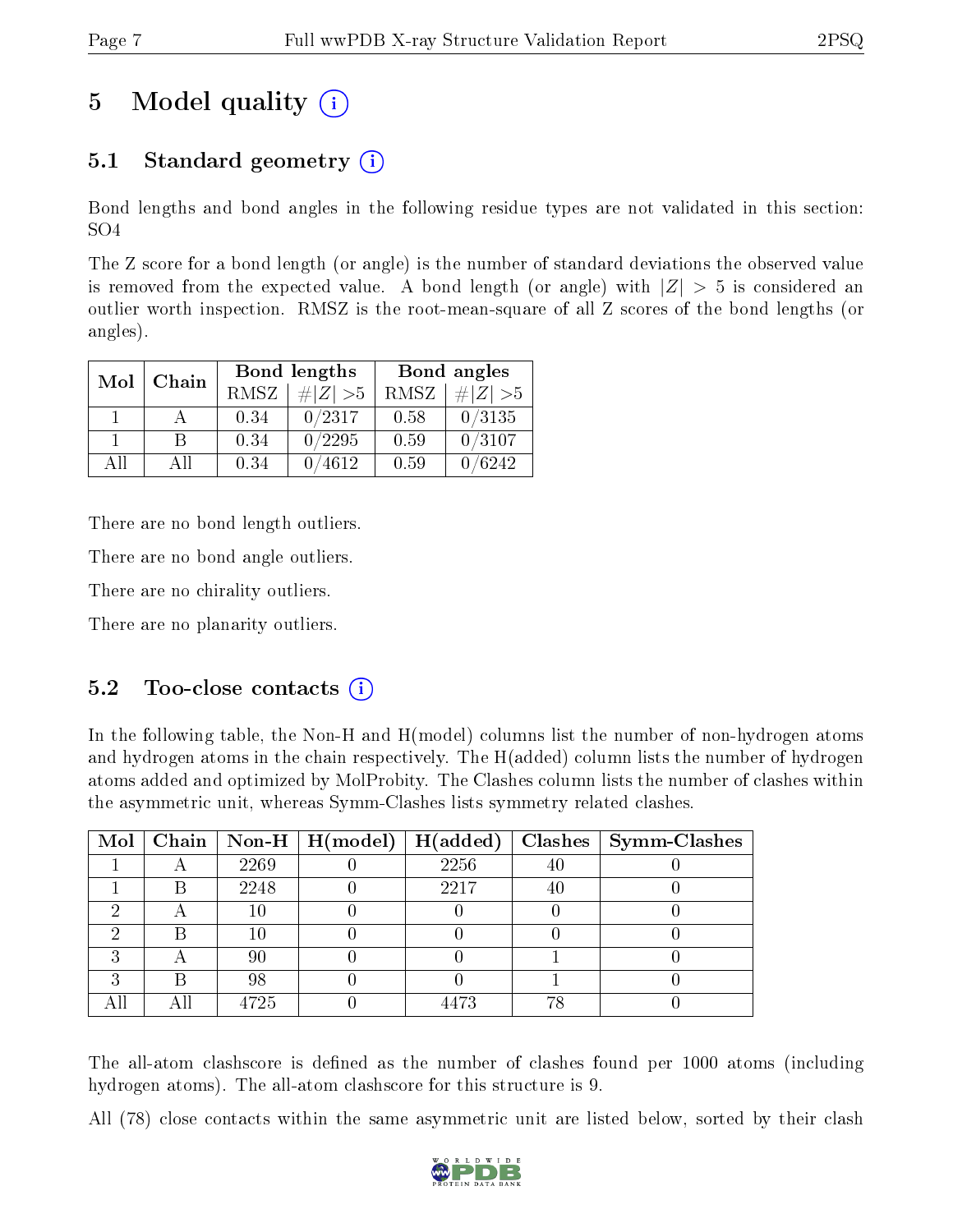magnitude.

|                             |                      | Interatomic    | Clash         |
|-----------------------------|----------------------|----------------|---------------|
| Atom-1                      | Atom-2               | distance $(A)$ | overlap $(A)$ |
| 1: A:667: VAL:HG21          | 1:A:709:VAL:HB       | 1.51           | 0.92          |
| 1:A:544:HIS:H               | 1: A: 549: ASN: HD21 | 1.17           | 0.90          |
| 1:A:741:HIS:HD2             | 1:A:743:VAL:H        | 1.25           | 0.81          |
| 1: B: 575: TYR: O           | 1:B:579:ARG:HD3      | 1.90           | 0.72          |
| 1: A:676: PHE: CZ           | 1:A:717:LYS:HE3      | 2.30           | 0.67          |
| 1:A:573:ARG:HH21            | 1: A:577: ARG: NH2   | 1.95           | 0.64          |
| 1:A:573:ARG:NH2             | 1:A:577:ARG:NH2      | 2.45           | 0.64          |
| 1: A:730: ASN:O             | 1: A:734:MET:HG3     | 1.97           | 0.64          |
| 1:B:625:ARG:HD3             | 1:B:647:LEU:O        | 1.97           | 0.64          |
| 1:B:569:LYS:HB2             | 1:B:634:VAL:HB       | 1.81           | 0.63          |
| 1:A:495:VAL:HG22            | 1: A:517: LYS: HG2   | 1.81           | 0.62          |
| 1: A:575: TYR:O             | 1: A:579: ARG:HG2    | 2.00           | 0.61          |
| 1: A:708: PRO:HG2           | 1: A: 711: GLU: HG2  | 1.83           | 0.61          |
| 1:B:683:GLN:HA              | 1:B:686:VAL:HG13     | 1.82           | 0.61          |
| 1:B:662:ASN:HB3             | 1: B:670:MET:CE      | 2.32           | 0.59          |
| 1:B:630:ARG:NH2             | 1:B:666:PRO:HG2      | 2.17           | 0.59          |
| 1:B:726:ALA:O               | 1:B:727:ASN:HB2      | 2.03           | 0.57          |
| 1:B:665:LEU:HD12            | 1: B:670:MET:HE2     | 1.86           | 0.56          |
| 1:B:735:MET:HE1             | 1:B:757:LEU:HD21     | 1.87           | 0.56          |
| 1:A:507:LYS:HB3             | 1:A:510:GLU:HB2      | 1.87           | 0.55          |
| 1: A:625: ARG:HD3           | 1: A:647:LEU:O       | 2.07           | 0.55          |
| 1:A:675:LEU:HD22            | 1: A:713: PHE:CE1    | 2.41           | 0.55          |
| 1: A:542: GLY: H            | 1:A:620:GLN:HE21     | 1.55           | 0.55          |
| 1:B:547:ILE:CD1             | 1:B:617:LEU:HD13     | 2.38           | 0.54          |
| 1:B:573:ARG:NH2             | 1:B:577:ARG:NH2      | 2.56           | 0.54          |
| 1:A:569:LYS:HB2             | 1: A:634: VAL:HG22   | 1.89           | 0.53          |
| $1:A:571:\overline{ASN:HA}$ | 1: A:632:VAL:O       | 2.09           | 0.53          |
| 1:A:741:HIS:CD2             | 1:A:743:VAL:H        | 2.16           | 0.51          |
| 1:B:573:ARG:NH2             | 1:B:577:ARG:HH22     | 2.07           | 0.51          |
| 1:A:634:VAL:HG23            | 1:A:638:ASN:HA       | 1.92           | 0.51          |
| 1:B:630:ARG:HH21            | 1: B:666: PRO:HG2    | 1.74           | 0.51          |
| 1:A:548:ILE:HG13            | 1:A:643:ALA:HB2      | 1.91           | 0.51          |
| 1: A:675: LEU: HD11         | 1:B:525:GLU:OE1      | 2.11           | 0.50          |
| 1: B: 575: TYR: O           | 1: B: 579: ARG: CD   | 2.57           | 0.50          |
| 1:B:547:ILE:O               | 1:B:641:LYS:NZ       | 2.45           | 0.50          |
| 1:A:573:ARG:HH21            | 1:A:577:ARG:HH22     | 1.58           | 0.50          |
| 1:A:542:GLY:HA3             | 1: A:616: TYR:OH     | 2.12           | 0.49          |
| 1: B: 635: THR: CG2         | 1:B:641:LYS:HD2      | 2.43           | 0.49          |
| 1:A:630:ARG:NH2             | 1: A:666: PRO:HG2    | 2.27           | 0.49          |
| 1: A:519: LEU: HD11         | 1:A:528:LEU:HD13     | 1.95           | 0.48          |
| 1:A:743:VAL:HB              | 1:A:746:GLN:HB2      | 1.94           | 0.48          |

Continued on next page...

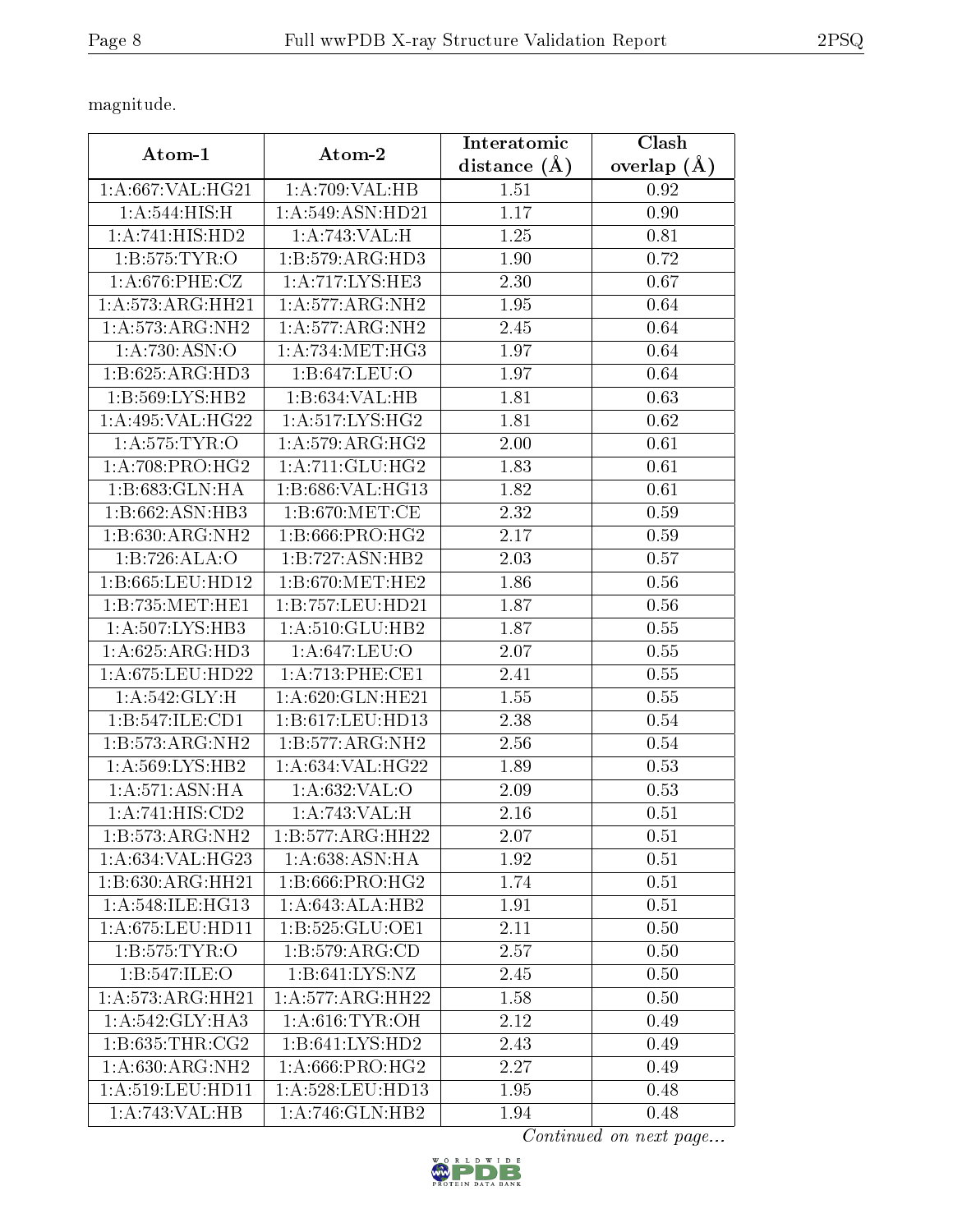| Continuatu from previous page        |                                    | Interatomic    | Clash         |
|--------------------------------------|------------------------------------|----------------|---------------|
| Atom-1                               | Atom-2                             | distance $(A)$ | overlap $(A)$ |
| 1: B:694:TRP:O                       | 1:B:698:THR:HG23                   | 2.12           | 0.48          |
| 1:B:543:LYS:HZ2                      | 1:B:549:ASN:HB3                    | 1.77           | 0.48          |
| 1: A:697:PHE:CZ                      | 1:A:732:LEU:HD13                   | 2.48           | 0.48          |
| 1:A:495:VAL:HA                       | 1: A:516: VAL:O                    | 2.15           | 0.47          |
| 1:A:544:HIS:H                        | 1: A:549: ASN:ND2                  | 1.99           | 0.47          |
| 1: A:667: VAL: CG2                   | 1:A:709:VAL:HB                     | 2.36           | 0.47          |
| 1: B: 543: LYS: NZ                   | 1:B:549:ASN:HB3                    | 2.30           | 0.47          |
| 1: B: 519: LEU: HD11                 | 1:B:528:LEU:HD13                   | 1.97           | 0.46          |
| 1:A:468:LEU:HD23                     | 1: A: 555: THR: HB                 | 1.98           | 0.45          |
| 1:B:547:ILE:HD13                     | 1:B:617:LEU:HD13                   | 1.99           | 0.45          |
| 1:B:581:PRO:O                        | 1:B:583:GLY:N                      | 2.42           | 0.45          |
| 1:B:547:ILE:HD11                     | 1:B:617:LEU:HD13                   | 1.99           | 0.45          |
| 1:B:581:PRO:C                        | 1: B: 583: GLY: H                  | 2.18           | 0.45          |
| 1:B:486:PRO:HA                       | 1:B:496:VAL:HG12                   | 1.98           | 0.45          |
| 1:A:627:LEU:HA                       | 1:A:627:LEU:HD12                   | 1.85           | 0.44          |
| 1:B:477:PRO:HB2                      | 1:B:480:LYS:CG                     | 2.48           | 0.44          |
| 1:A:487:LEU:HD21                     | 1: A:497: MET:HE2                  | 1.99           | 0.44          |
| 1: B:581: PRO:HA                     | 1:B:582:PRO:HD3                    | 1.90           | 0.44          |
| 1:A:750:PHE:O                        | 1:A:754:VAL:HG23                   | 2.17           | 0.44          |
| 1:5:569:LYS:HB2                      | 1:B:634:VAL:O                      | 2.18           | 0.43          |
| 1: A:491: CYS:SG                     | $1:B:491:\overline{\text{CYS:SG}}$ | 3.01           | 0.43          |
| 1: A: 735: MET: HG3                  | 3: A:83:HOH:O                      | 2.19           | 0.43          |
| 1:B:665:LEU:HB2                      | 1: B:670:MET:HE3                   | 2.00           | 0.43          |
| 1:B:543:LYS:HA                       | 1:B:543:LYS:HD3                    | 1.87           | 0.42          |
| 1:B:544:HIS:H                        | 1:B:549:ASN:HD21                   | 1.67           | 0.42          |
| 1: A: 635: THR: HG23                 | 1:A:641:LYS:HD2                    | 2.02           | 0.42          |
| 1: A:635:THR:CG2                     | 1: A:641: LYS:HD2                  | 2.49           | 0.42          |
| 1: B:697:PHE:CZ                      | 1:B:732:LEU:HD13                   | 2.55           | 0.42          |
| 1:B:617:LEU:HD12                     | 1:B:617:LEU:HA                     | 1.90           | 0.42          |
| 1: A:680: TYR: CE2                   | 1:A:684:SER:HB2                    | 2.56           | 0.41          |
| $1:B:579: \overline{\text{ARG:HG3}}$ | 1:B:598:MET:HG2                    | 2.03           | 0.41          |
| 1: A: 735: MET: CE                   | 1:A:757:LEU:HD21                   | 2.50           | 0.41          |
| 1: B:621: LYS: HA                    | 3:B:125:HOH:O                      | 2.21           | 0.41          |
| 1:A:468:LEU:HA                       | 1:A:469:PRO:H <sub>D3</sub>        | 1.94           | 0.40          |
| 1:B:687:TRP:CE3                      | 1:B:740:TRP:HA                     | 2.56           | 0.40          |
| $1:B:675:L\overline{EU:HD22}$        | 1:B:713:PHE:CE1                    | 2.56           | 0.40          |
| 1:B:495:VAL:HA                       | 1: B: 516: VAL: O                  | 2.21           | 0.40          |

Continued from previous page.

There are no symmetry-related clashes.

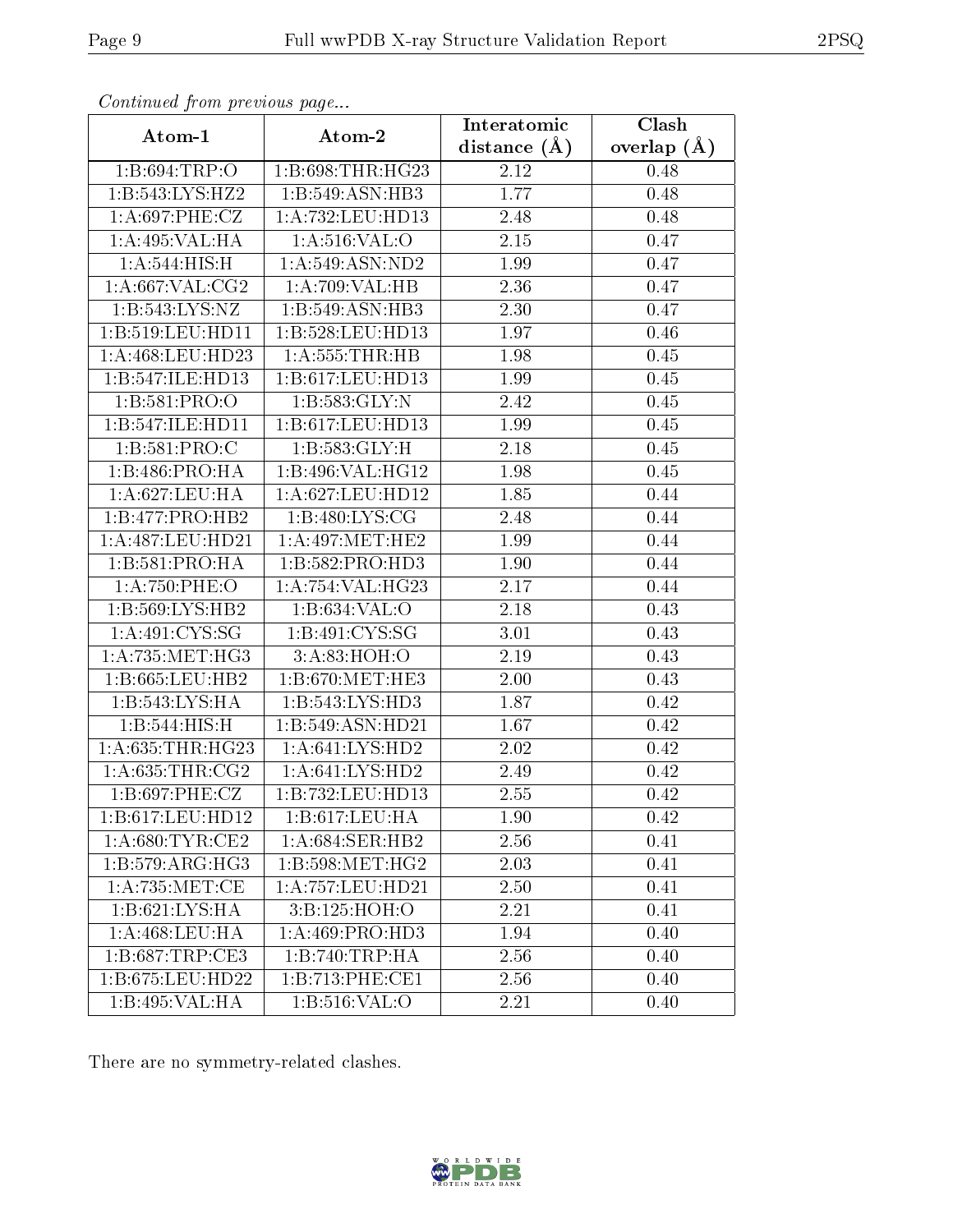# 5.3 Torsion angles (i)

#### 5.3.1 Protein backbone  $(i)$

In the following table, the Percentiles column shows the percent Ramachandran outliers of the chain as a percentile score with respect to all X-ray entries followed by that with respect to entries of similar resolution.

The Analysed column shows the number of residues for which the backbone conformation was analysed, and the total number of residues.

| Mol | Chain | Analysed                      | Favoured | Allowed   Outliers |          | Percentiles                 |    |
|-----|-------|-------------------------------|----------|--------------------|----------|-----------------------------|----|
|     |       | $283/370$ (76\%)   273 (96\%) |          | $10(4\%)$          |          | $\boxed{100}$ $\boxed{100}$ |    |
|     |       | $280/370$ (76\%)   266 (95\%) |          | $13(5\%)$          | $1(0\%)$ | 34                          | 48 |
| All | All   | $563/740$ (76\%)   539 (96\%) |          | 23 $(4\%)$         | $1(0\%)$ |                             | 62 |

All (1) Ramachandran outliers are listed below:

| Chain | <b>Res</b> | ype |
|-------|------------|-----|
|       |            |     |

#### $5.3.2$  Protein sidechains  $(i)$

In the following table, the Percentiles column shows the percent sidechain outliers of the chain as a percentile score with respect to all X-ray entries followed by that with respect to entries of similar resolution.

The Analysed column shows the number of residues for which the sidechain conformation was analysed, and the total number of residues.

| Mol | Chain | Analysed         | Rotameric   Outliers |          | Percentiles |
|-----|-------|------------------|----------------------|----------|-------------|
|     |       | $245/328$ (75%)  | 238(97%)             | 7(3%)    | 62<br>42    |
|     | Β     | $241/328$ (74\%) | 239 $(99\%)$         | $2(1\%)$ | 81   91     |
| All | All   | 486/656(74%)     | 477 (98\%)           | $9(2\%)$ | 75<br>57    |

All (9) residues with a non-rotameric sidechain are listed below:

| Mol | Chain | Res | Type       |
|-----|-------|-----|------------|
|     |       | 479 | ASP        |
|     |       | 489 | GLU        |
|     |       | 537 | MET        |
|     |       | 574 | GLU        |
|     |       | 579 | $\rm{ARG}$ |

Continued on next page...

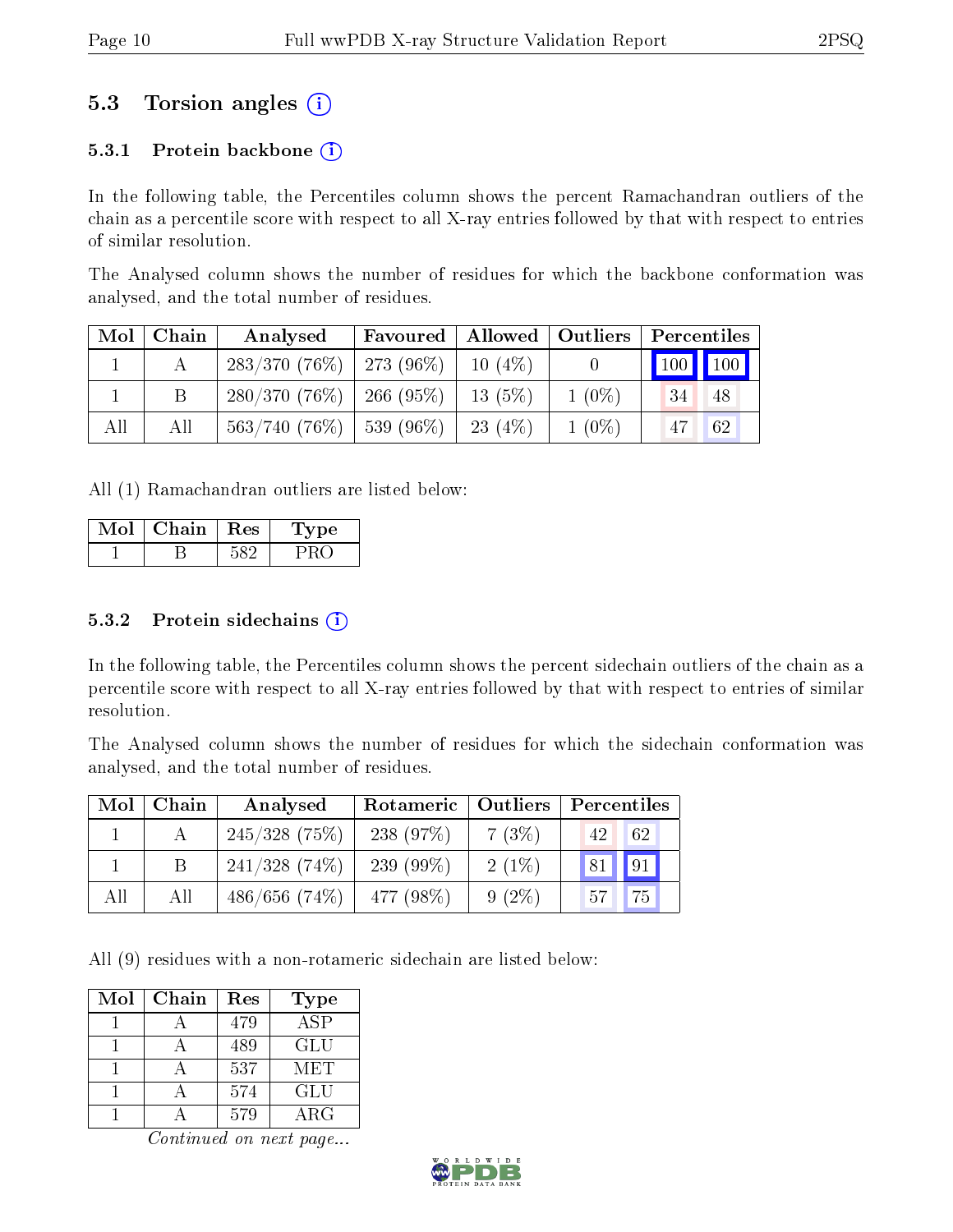Continued from previous page...

| $\operatorname{Mol}$ | Chain | Res | Type        |
|----------------------|-------|-----|-------------|
|                      |       | 634 | VAL         |
|                      |       | 650 | ASP         |
|                      |       | 537 | MET         |
|                      |       | 579 | ${\rm ARG}$ |

Some sidechains can be flipped to improve hydrogen bonding and reduce clashes. All (13) such sidechains are listed below:

| Mol          | Chain | Res | Type       |
|--------------|-------|-----|------------|
| 1            | А     | 549 | <b>ASN</b> |
| $\mathbf{1}$ | A     | 620 | <b>GLN</b> |
| 1            | А     | 631 | <b>ASN</b> |
| $\mathbf{1}$ | А     | 653 | <b>ASN</b> |
| 1            | А     | 683 | <b>GLN</b> |
| $\mathbf{1}$ | А     | 741 | HIS        |
| 1            | B     | 494 | <b>GLN</b> |
| $\mathbf{1}$ | В     | 549 | <b>ASN</b> |
| 1            | В     | 631 | <b>ASN</b> |
| 1            | B     | 637 | <b>ASN</b> |
| 1            | В     | 653 | <b>ASN</b> |
| 1            | В     | 730 | <b>ASN</b> |
| 1            | R     | 766 | <b>ASN</b> |

#### 5.3.3 RNA (i)

There are no RNA molecules in this entry.

### 5.4 Non-standard residues in protein, DNA, RNA chains (i)

There are no non-standard protein/DNA/RNA residues in this entry.

### 5.5 Carbohydrates (i)

There are no carbohydrates in this entry.

### 5.6 Ligand geometry (i)

4 ligands are modelled in this entry.

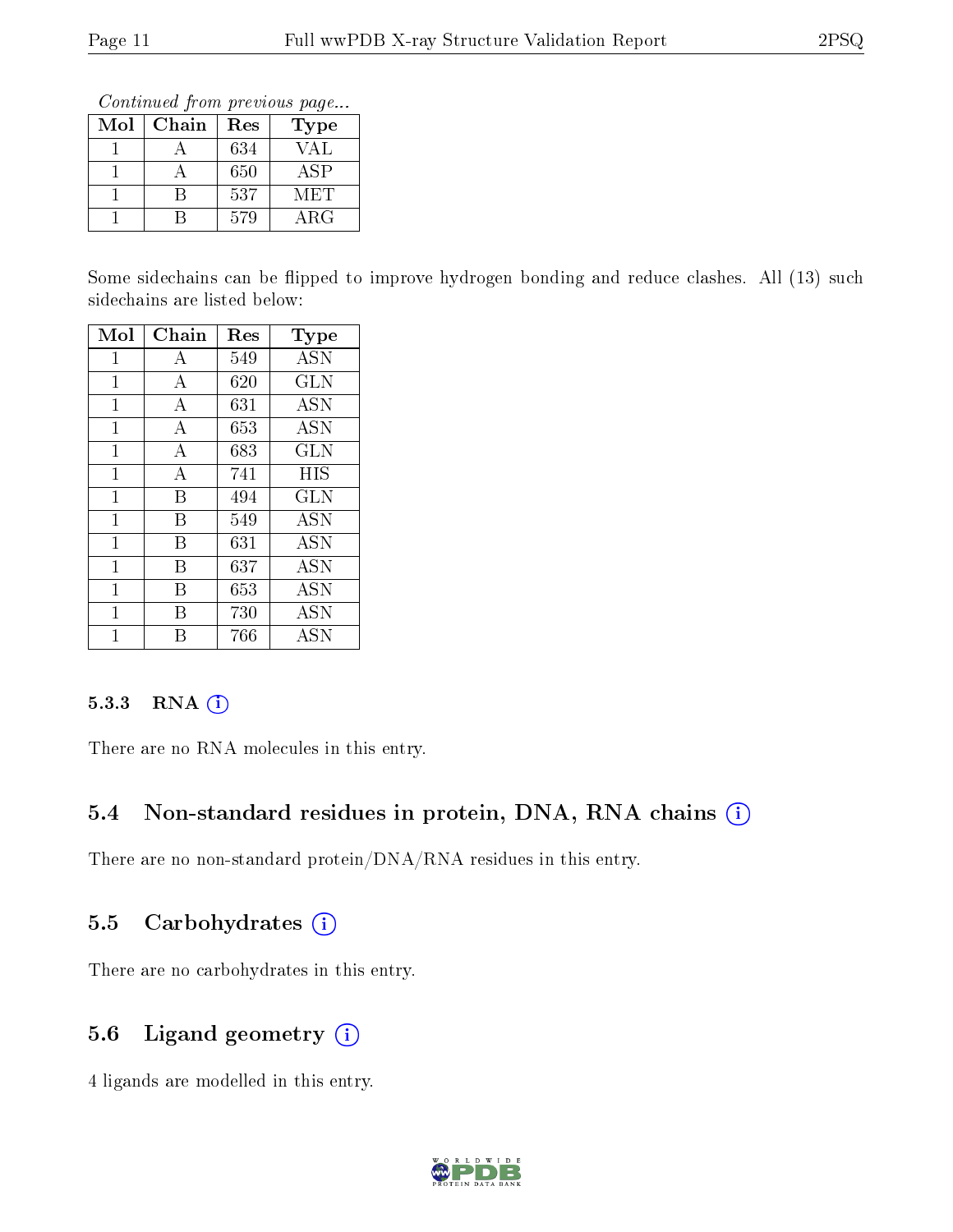In the following table, the Counts columns list the number of bonds (or angles) for which Mogul statistics could be retrieved, the number of bonds (or angles) that are observed in the model and the number of bonds (or angles) that are dened in the Chemical Component Dictionary. The Link column lists molecule types, if any, to which the group is linked. The Z score for a bond length (or angle) is the number of standard deviations the observed value is removed from the expected value. A bond length (or angle) with  $|Z| > 2$  is considered an outlier worth inspection. RMSZ is the root-mean-square of all Z scores of the bond lengths (or angles).

| Mol            |                 |   |     | Bond lengths<br>Link         |                   |      | Bond angles |        |      |         |
|----------------|-----------------|---|-----|------------------------------|-------------------|------|-------------|--------|------|---------|
|                | Chain<br>Type   |   | Res |                              | $\mathrm{Counts}$ | RMSZ | # $ Z  > 2$ | Counts | RMSZ | $\# Z $ |
| റ              | SO4             |   | 304 | $\overline{\phantom{a}}$     | 4,4,4             | 0.26 |             | 6,6,6  | 0.05 |         |
| $\overline{2}$ | SO <sub>4</sub> |   | 303 | $\overline{\phantom{a}}$     | 4.4.4             | 0.29 |             | 6.6.6  | 0.08 |         |
| $\overline{2}$ | SO <sub>4</sub> | А | 303 | $\qquad \qquad \blacksquare$ | 4.4.4             | 0.26 |             | 6.6.6  | 0.06 |         |
| $\overline{2}$ | SO <sub>4</sub> |   | 304 | $\qquad \qquad$              | 4.4.4             | 0.27 |             | 6,6,6  | 0.09 |         |

There are no bond length outliers.

There are no bond angle outliers.

There are no chirality outliers.

There are no torsion outliers.

There are no ring outliers.

No monomer is involved in short contacts.

### 5.7 [O](https://www.wwpdb.org/validation/2017/XrayValidationReportHelp#nonstandard_residues_and_ligands)ther polymers  $(i)$

There are no such residues in this entry.

### 5.8 Polymer linkage issues  $(i)$

There are no chain breaks in this entry.

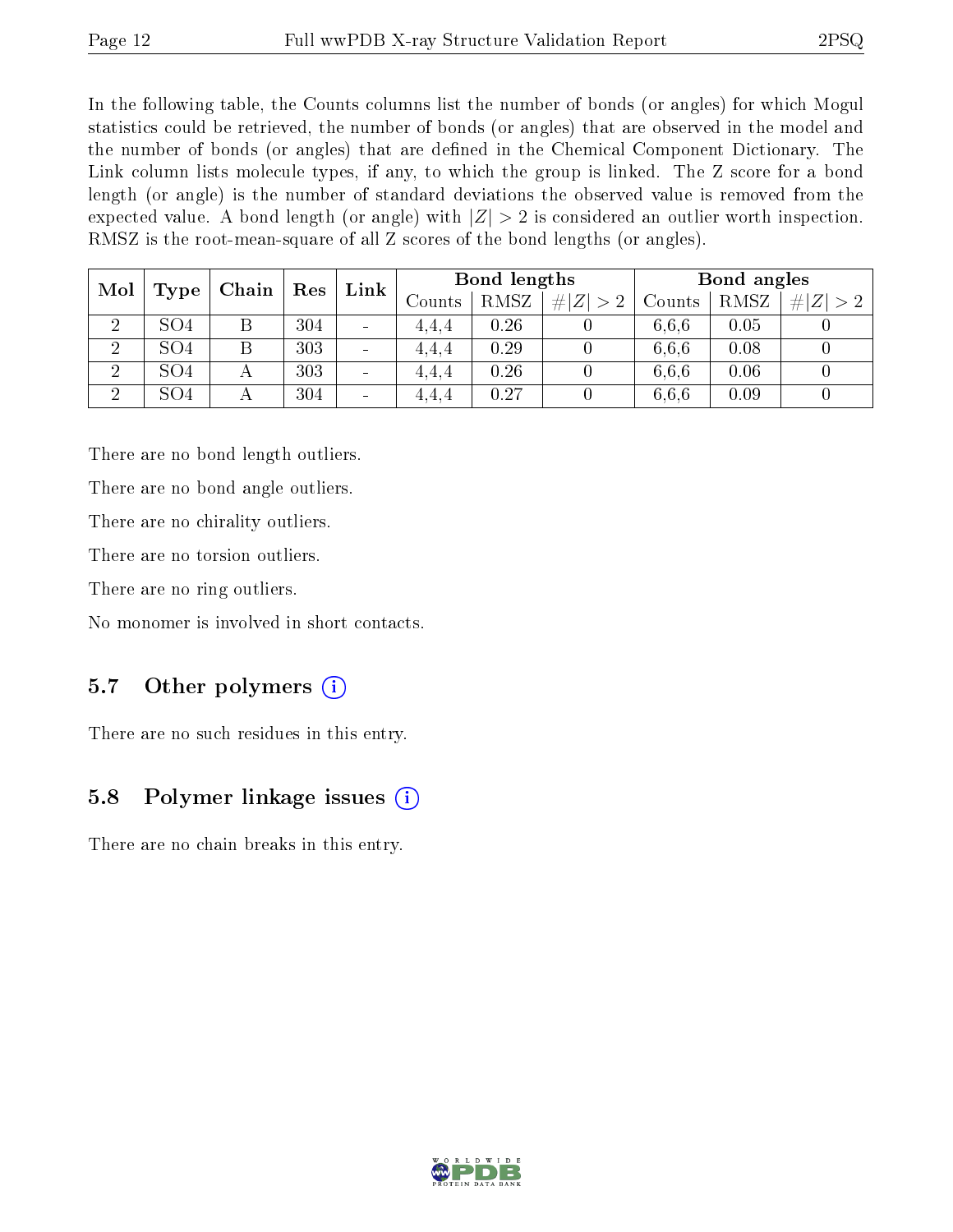# 6 Fit of model and data  $\left( \cdot \right)$

# 6.1 Protein, DNA and RNA chains (i)

In the following table, the column labelled  $#RSRZ>2'$  contains the number (and percentage) of RSRZ outliers, followed by percent RSRZ outliers for the chain as percentile scores relative to all X-ray entries and entries of similar resolution. The OWAB column contains the minimum, median,  $95<sup>th</sup>$  percentile and maximum values of the occupancy-weighted average B-factor per residue. The column labelled ' $Q< 0.9$ ' lists the number of (and percentage) of residues with an average occupancy less than 0.9.

| Mol | Chain | Analysed     | ${ <\hspace{-1.5pt}{\mathrm{RSRZ}} \hspace{-1.5pt}>}$ | $\#\text{RSRZ}\text{>2}$      | $OWAB(A^2)$    | $^+$ Q<0.9 $^-$ |
|-----|-------|--------------|-------------------------------------------------------|-------------------------------|----------------|-----------------|
|     |       | 287/370(77%) | $-0.21$                                               | $6(2\%)$ 63 61                | 13, 28, 53, 71 |                 |
|     |       | 286/370(77%) | $-0.31$                                               | $2(0\%)$ 87 86 44, 26, 49, 63 |                |                 |
| All | All   | 573/740(77%) | $-0.26$                                               | $8(1\%)$ 75 73 13, 27, 50, 71 |                |                 |

All (8) RSRZ outliers are listed below:

| Mol | Chain | Res | <b>Type</b> | <b>RSRZ</b> |
|-----|-------|-----|-------------|-------------|
|     |       | 765 | THR         | 4.9         |
| 1   | А     | 594 | <b>PRO</b>  | 4.3         |
| 1   | В     | 583 | <b>GLY</b>  | 4.0         |
| 1   | В     | 582 | <b>PRO</b>  | 3.8         |
| 1   | А     | 582 | <b>PRO</b>  | 3.4         |
| 1   |       | 557 | <b>ASP</b>  | 2.3         |
|     |       | 581 | <b>PRO</b>  | 2.2         |
|     |       | 595 | GLU         | 2.0         |

# 6.2 Non-standard residues in protein, DNA, RNA chains (i)

There are no non-standard protein/DNA/RNA residues in this entry.

### 6.3 Carbohydrates (i)

There are no carbohydrates in this entry.

# 6.4 Ligands  $(i)$

In the following table, the Atoms column lists the number of modelled atoms in the group and the number defined in the chemical component dictionary. The B-factors column lists the minimum,